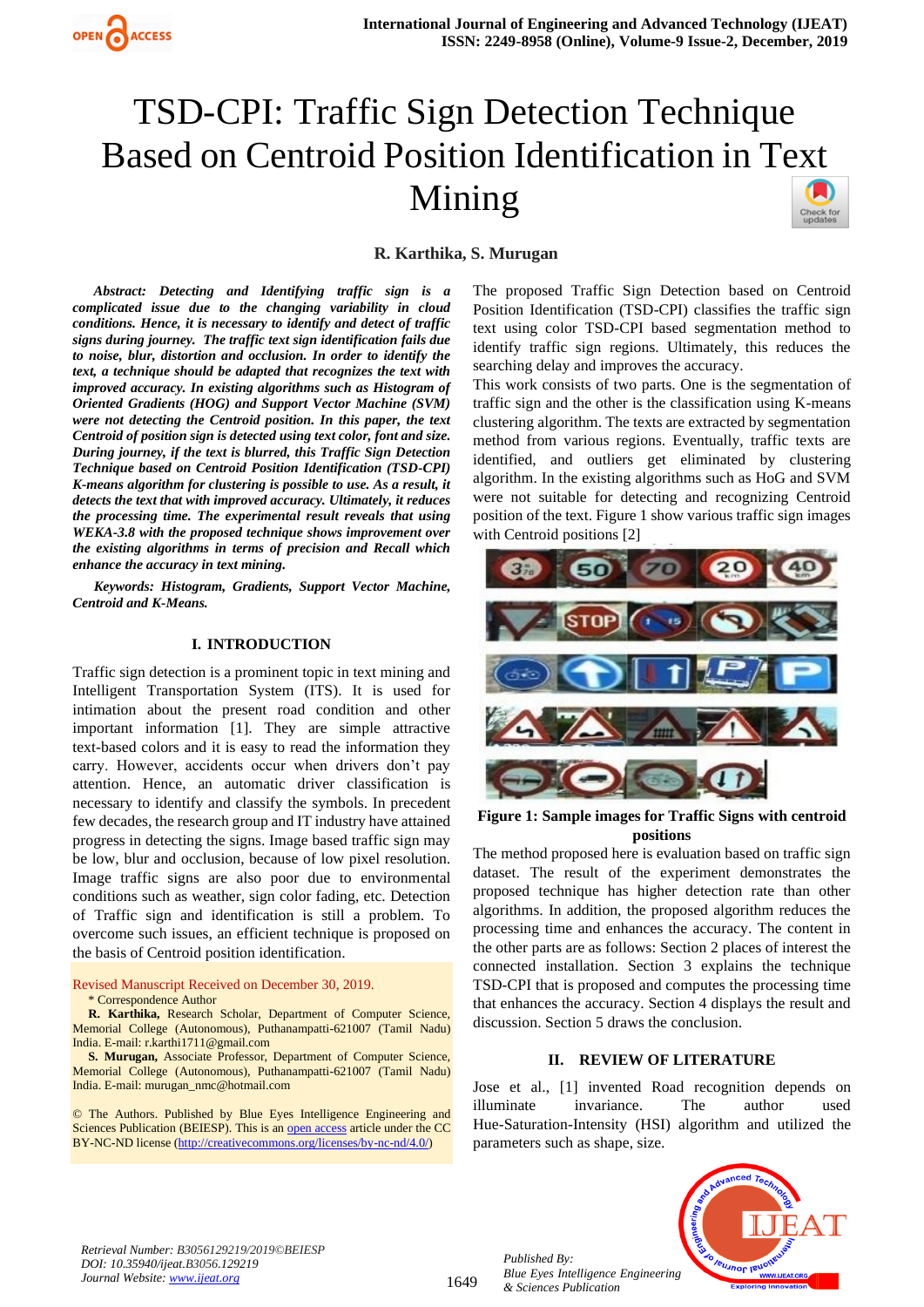As a result, they reduced the false detection and image region. Yuvan et al., [2] designed an incremental framework traffic detection tracking and recognition algorithm. The contractual information and special distribution were used and utilized parameters such as shape, colours, and pictogram. Hence the false positive detection was reduced. Jack et al., [3] developed automatic detection of traffic sign. In this paper, the author used Optical Character Recognition (OCR). They have used parameters such as size, shape and colours were used. It reduced the storage information from scene and total number of false positives. David et al., [4] examined with colour-based method shape - arc - estimation and SVM. The author used Support Vector Machine (SVM) for better performance. They used attributes such as pixel and RGB colours. They have improved the improved level of accuracy. Creusen et al., [5] developed the exploitation of colour in the Hog-based traffic sign detection. The author improved detection of HoG based on color segmentation. They used SVM for precise vision of traffic sign. They used the attributes such as color, pixel and grayscale image. The utilization of background information was increased and reduced the memory computation. Claw Bahlmann et al., [6] proposed a traffic sign detection system, to Track, and recognize using Color, Shape, and Motion Information. They proposed an algorithm called AdaBoost. They improved the accuracy in terms of detection and recognition per second. Yingying Zhu et al., [7] developed segmentation for detecting networks for text-based detection. The attributes such as height width and size were used. The work enhanced text detection by increasing the efficiency and accuracy. Also, it reduced the area of search and removed outside texts. Ellahyani et al., [8] explored detection system and recognition with combination features and forests randomly. The forests classification was for detecting circular, triangular and rectangular shapes of the images that were segmented. This method identified the information within the detected signs. They used HoG as main criteria for detecting traffic sign and used the parameters such as colour, shape, and pictogram. Hence this method has reduced the search space based on colour segmentation which yields 96% classification rate. Nadra Ben Romdhanem et al., [9] progressed the gratitude and tracking technique for driver support structure. The method illuminated colour-based segmentation for generating the candidate regions. HoG features were extracted for encoding, to generate the feature vector. The optical flow ensures continuous capture of the recognized traffic sign for executing time based on SVM and HOG acceleration.Finally, the method showed good rate of recognition even in threatening weather conditions and changing lights. Miguel Angel et al., [10] examined the fast detection of traffic signs under various lights. Hough transform was used to detect edges of the image. Then, it was classified using a neural network. They used the techniques such as Connected-Components (CCC) and Kalman filter with the help of image pixel and colors. They improved accuracy and recognized the speed limit. Jin Zhao et al., [11] proposed the system for detecting real-time signs using Speeded up Robust Features (SURF) and Features on Field Programmable Gate Array (FPGA). This work was developed by video-based traffic sign detection of driver-assistance systems. The author implemented the work

by using colour and shape attributes. As a result, it reduced the computational complication, equivalent construction and statistics stream systems. Carlos Filipe Paulo et al., [12] explored pictogram contours for recognition of the signs of traffic. This was detected based on colours, shape, information and special cases. Traffic signs were recognized based on the pictograms. They used image processing algorithm for implementation. Hasan Fleyeh [13] by a fuzzy approach, detected road and traffic sign color and segmented them. It was implemented based on HSV of all pixel in the color break. This same rule was used to extract colors of road signs. Safat et al., [14] designed the matching shapes and segmented the colors based on the system of detection of traffic signs. The automatic traffic sign detection system by an imaging sensor and assisted the driver to properly operate the vehicle was proposed. The result showed as higher accuracy of traffic sign detection rate lower the computational time.

#### **III. TSD-CPI: METHOD**

The segmentation of the traffic sign texts detection is proposed using k-means clustering. It is a group of objects where pixels of a group can be defined by the same relationship. It is a classification technique which is unsupervised, as it automatically classifies the objects based on the text input data. K here describes clustering algorithm to segregate the texts. This segmentation is used to detect signs from the text-based images. The methodology for the aforesaid technique for traffic sign uncovering is illustrated with Figure 2. Segmentation of the traffic sign images are considered as input, where this preprocessing stage of the image is converted to color. If there is any noise that will be removed using filtering technique. After preprocessing, centric position of the image is captured using clustering. The segmentation and traffic image are detected. Morphological filtering is performed to enhance the text of the detected portion.

#### *Algorithm Begin*

- 1. Let $X_1, \ldots, X_n$  are data points in the input image, let k be the number of clusters it is given by the user
- 2. Choose *C1,…,Ck* cluster centers
- 3. Find the distance between each pixel and each cluster center
- 4. The distance function is given by
- $J=|X_i C_i|$  for  $i=1,...,N$  and for  $j=1,...,k$ , where  $|X_i C_i|$
- 5. Distribute the data points x among the *k* clusters using the relation
- $X \in C_j$  if  $|X-C_j| \leq |X-C_j|$  for  $i=1,2,...,k$ ,  $i \neq j$ , where denotes the set of data points whose cluster centre is *Cj*
- *6.* Repeat from Step 1 to Step 5 till convergence is met.

*End*



*Retrieval Number: B3056129219/2019©BEIESP DOI: 10.35940/ijeat.B3056.129219 Journal Website[: www.ijeat.org](http://www.ijeat.org/)*

*Published By: Blue Eyes Intelligence Engineering & Sciences Publication*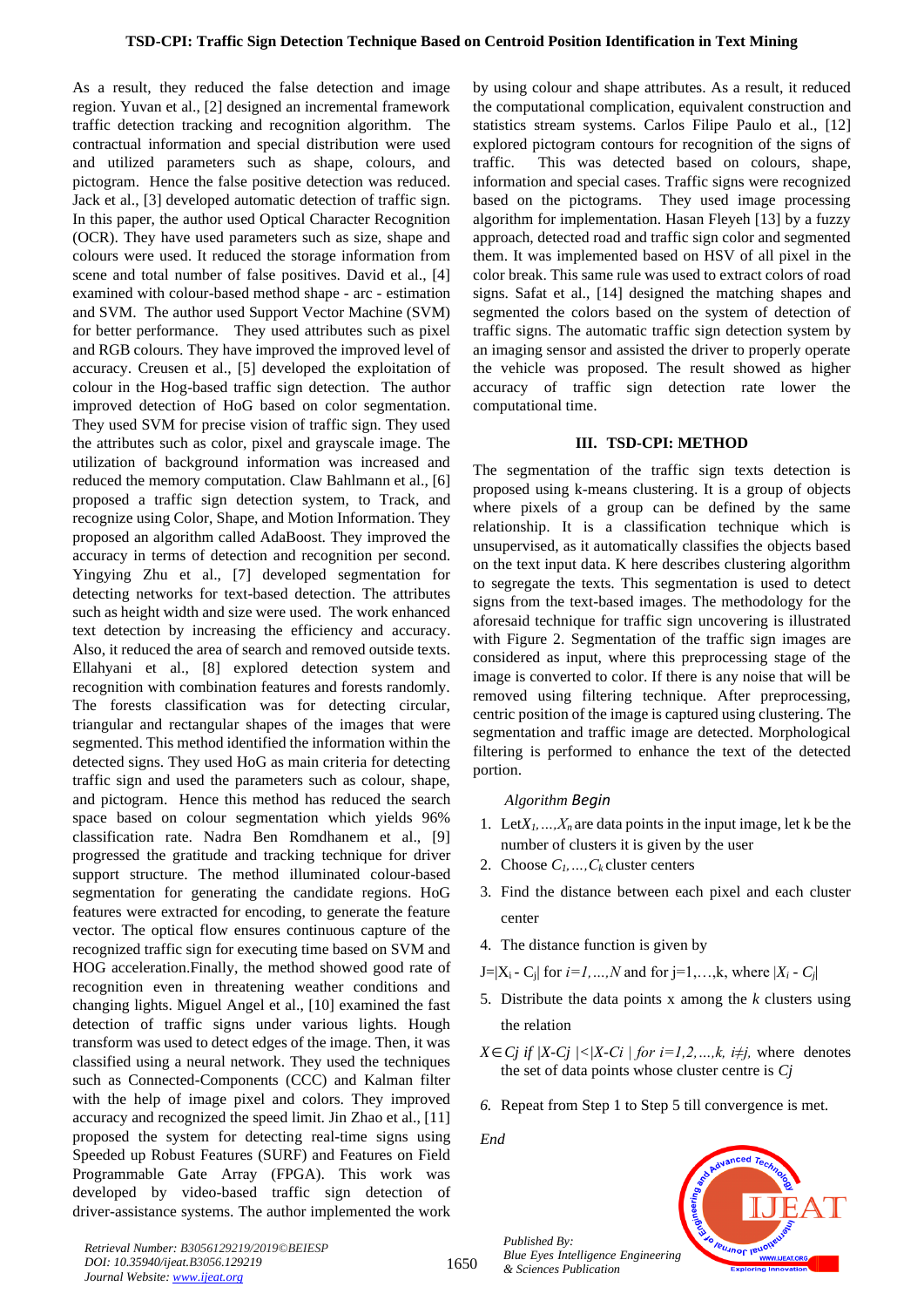



**Figure 2: The Methodology of the Proposed TSD-CPI Technique**

#### *3.1 K-Means Clustering*

K number of objects is selected at random in this algorithm, which earlier represented cluster mean or centre. Based on entity with this group mean's distance, group is assigned an object, which computes a new mean for all group. This method iterates until the measure task congregates as depicted in Figure 3.



## **Figure 3: Flowchart for the Proposed TSD-CPI Technique**

*Retrieval Number: B3056129219/2019©BEIESP DOI: 10.35940/ijeat.B3056.129219 Journal Website[: www.ijeat.org](http://www.ijeat.org/)*

## *3.2 Segmentation*

This is the partitioning process of a digital image into manifold sections (sets of pixels, also known as super pixels).It aims to modify the image to make it more meaningful and easily understandable. It can be used for locating objects and boundaries.

The aim of the segmentation of traffic sign is to:

To Identify Region of Interest i.e. locate text sign, blur and other distortion

To measure text color, font and size

Let the feature vectors derived from 1 clustered data be  $X=$ (Xi  $|i=1, 2,...,l$ ). The generalized architecture instigates k cluster centroids  $C = (Cj | j=1, 2..., k)$  by randomly selecting k feature vectors from X. Later, the feature vectors are grouped into k clusters. The reserve is calculated using Equation (1).  $D=|Xi-Cj|$  (1)

The following step is to group the centroids based on the group members, and then include them in their new group. This procedure comes to a stop after the convergence of all the cluster centroids.

#### *3.3 Traffic Sign Filtering (TSF)*

This step assesses the shapes and structure more sensibly and the channels of filter are organized from the central operation. The image is then sorted as segment and illumination images. The centre pixel represents the origin of the sorting out part. The sorting out part judges the fitment of the of the image, when it passes over the zone of the information picture. In case of issues in fitment, the geometric characteristics of the image are hidden from the neighborhood. Deterioration and extension are the major filters, where image visibility decreases during break down and thickens the articles in the image. Every single piece of the pixel in the neighborhood information is used by extension and the most diminished part is used by the breakdown.

#### **IV. SIMULATION RESULTS**

The proposed TSD-CPI has been simulated in WEKA tool 3.8. The Centroid position and identification of traffic sign on SVM, HoG and the proposed method TSD-CPI are shown in Table 1.

| Table 1: Centroid Position and Identification of Traffic |      |  |
|----------------------------------------------------------|------|--|
|                                                          | Sign |  |

| эідн                                |  |  |    |  |
|-------------------------------------|--|--|----|--|
| <b>Conversion Result</b><br>ڪ<br>Œ. |  |  |    |  |
|                                     |  |  | Œ) |  |
|                                     |  |  | G) |  |
|                                     |  |  |    |  |
|                                     |  |  |    |  |



*Published By: Blue Eyes Intelligence Engineering & Sciences Publication*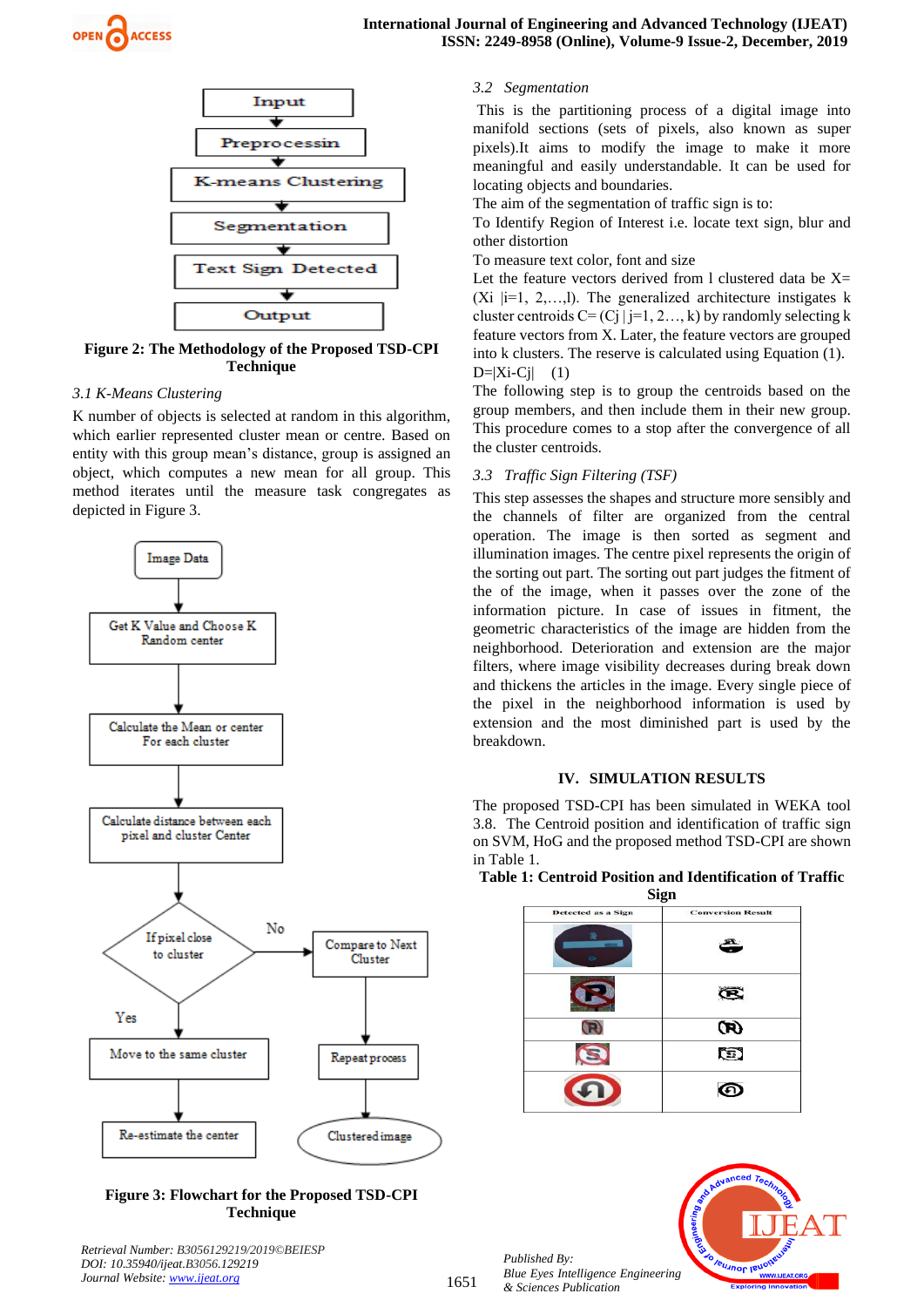## Performance Metrics

Performance metrics are used to evaluate the presentation of the suggested architecture. The TSD-CPI is contrasted with SVM and HoG based on precision and recall as shown in Table 2.

**Table 2: Traffic Sign Dataset Evaluation for the Proposed and Existing Algorithms**

| <b>SVM</b> based<br>Sign   |           | HoG based |           | Proposed<br><b>TSD-CPI</b> |           |        |
|----------------------------|-----------|-----------|-----------|----------------------------|-----------|--------|
| Name                       | Precision | Recall    | Precision | Recall                     | Precision | Recall |
| Pedestrian<br>Crossing     | 87.9      | 87.2      | 91.03     | 93.45                      | 96.03     | 98.52  |
| Right Side<br>(Turn)       | 93.8      | 95.33     | 96.53     | 97.77                      | 98.82     | 99.17  |
| N <sub>0</sub><br>Stopping | 66.8      | 71.7      | 77.27     | 81.46                      | 97.14     | 99.2   |
| Speed<br>Limit             | 76.12     | 77.27     | 80.56     | 90.48                      | 98.45     | 99.76  |
| School<br>Zone             | 47.76     | 79.68     | 71.5      | 89.4                       | 95.7      | 97.89  |

## *Precision*

It is the portion of occurrences that are relevant among all of the retrieved instances. Precision is calculated as tracks:

$$
Precision = \frac{No. \text{ of Correctly Detetcted Signals}}{No. \text{ of Deteted Signals}}
$$

## **V. EXPERIMENTAL RESULTS AND ANALYSIS**

The average precision comparison of the proposed technique TSD-CPI with SVM and HoG under various number of traffic sign images as shown in Figure 4.



## **Figure 4: Result of Average Precision for Various Traffic Sign Images**

Precision detection rate is high in TSD-CPI compared to SVM and HoG even as the number of sign images is increased. Whereas, the processing time delay is less in TSD-CPI due to the centroid position identification which improves the accuracy. Likewise, recall can be calculated as follows. The performance of the TSD-CPI average recall under various number of traffic sign images as shown in Figure 5.



**Figure 5: Result of Average Recall Various Traffic Sign Images** Figure 6 depicts the proposed TSD-CPI outperforming existing algorithms with respect to processing time delay. The X axis represents techniques which have been compared and Y axis represents the processing time delay in milliseconds.



**Figure 6: Processing Time Delay among SVM, HoG and TSD-CPI**

Figure 7 depicts the proposed TSD-CPI outperforming existing algorithms with respect to accuracy. The X axis represents techniques which have been compared and Y axis represents the accuracy. Accuracy can be calculated as follows:

> $Accuracy =$ . *No of Correctly Detetcted Signs* . *Total No of Traffic Signs*